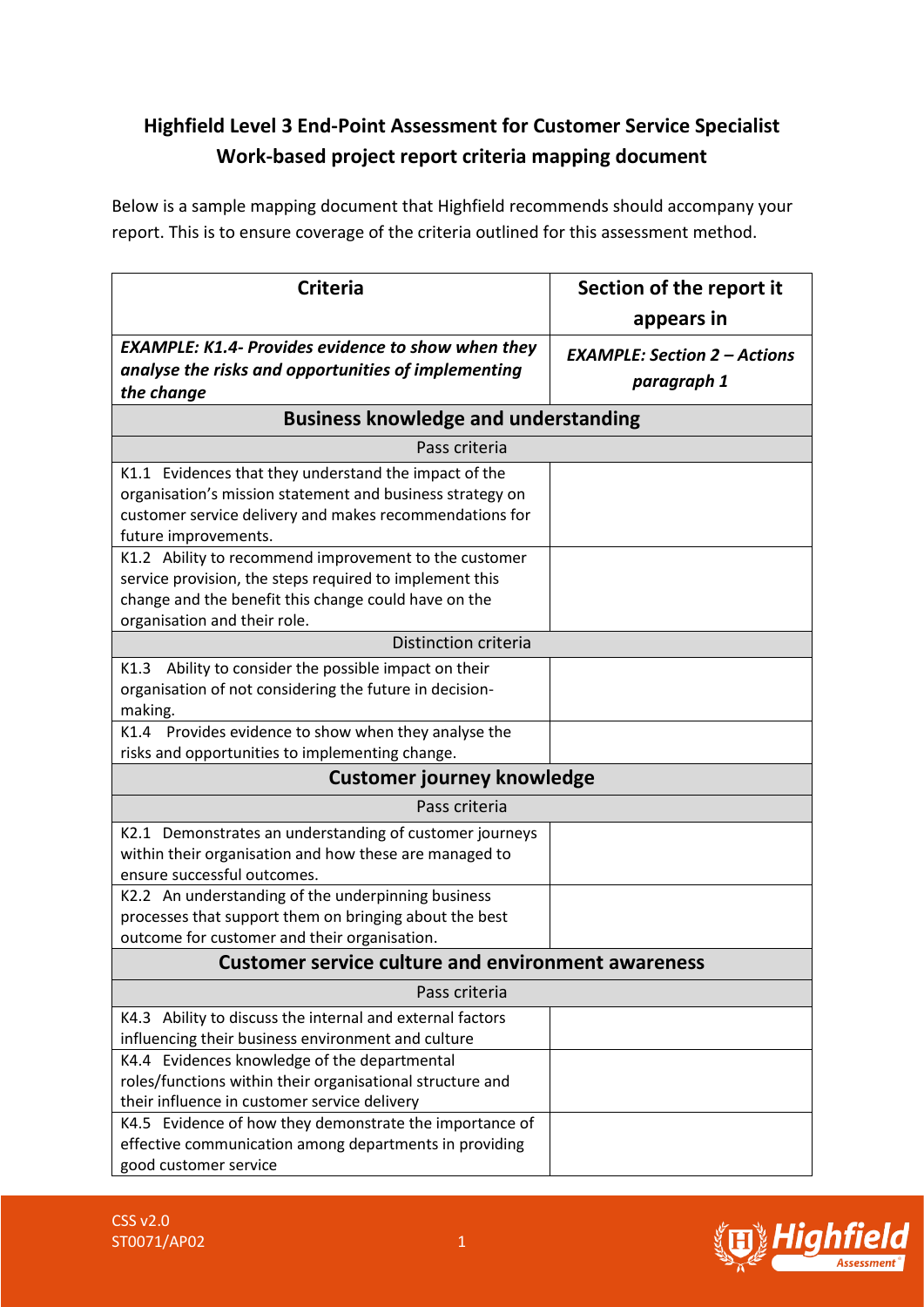| K4.6 Ability to identify potential causes of service failure                                                           |  |  |
|------------------------------------------------------------------------------------------------------------------------|--|--|
| and the consequences of these                                                                                          |  |  |
| Distinction criteria                                                                                                   |  |  |
| K4.7 Ability to demonstrate the importance of assessing<br>the political, economic, social, technical, legal and       |  |  |
| environmental factors that influence the operation of their                                                            |  |  |
| organisation.                                                                                                          |  |  |
| <b>Business-focused service delivery</b>                                                                               |  |  |
| Pass criteria                                                                                                          |  |  |
| S1.4 Evidences when they made decisions and                                                                            |  |  |
| recommendations to improve their own customer service                                                                  |  |  |
| delivery                                                                                                               |  |  |
| Distinction criteria                                                                                                   |  |  |
| Evidences when they evaluated the strengths and<br>S <sub>1.5</sub>                                                    |  |  |
| weaknesses of feedback methods used and recommended<br>alternative methods likely to improve results, stating          |  |  |
| reasons for choice.                                                                                                    |  |  |
| <b>Providing a positive customer experience</b>                                                                        |  |  |
| Pass criteria                                                                                                          |  |  |
| S2.9 Provides evidence to show how they identify                                                                       |  |  |
| information which can be used by their organisation to                                                                 |  |  |
| provide customer insight and identify how this information                                                             |  |  |
| can be analysed, used and presented.                                                                                   |  |  |
| S2.10 Demonstrates how they communicate with                                                                           |  |  |
| customers, gaining full information on their experience, and<br>recommend improvements to customer service delivery to |  |  |
| others.                                                                                                                |  |  |
| Distinction criteria                                                                                                   |  |  |
| S2.11 Demonstrates an ability to identify trends/recurring                                                             |  |  |
| issues and analyse why they occurred and record possible                                                               |  |  |
| ways of addressing them to ensure they do not reoccur.                                                                 |  |  |
| Working with your customers/customer insights                                                                          |  |  |
| Pass criteria                                                                                                          |  |  |
| S3.1 Evidences how they proactively seek and gather                                                                    |  |  |
| customer feedback through a variety of methods and<br>evaluate this feedback to make recommendations on                |  |  |
| possible improvements.                                                                                                 |  |  |
| S3.2 Ability to gather and analyse information about the                                                               |  |  |
| types of customers their organisation has and explain how                                                              |  |  |
| the service they provide meets their potential needs and                                                               |  |  |
| expectations.                                                                                                          |  |  |
| Distinction criteria                                                                                                   |  |  |
| S3.3 Demonstrates how knowing their customer and their                                                                 |  |  |
| needs has a direct impact on:                                                                                          |  |  |
| Their working practices<br>a.                                                                                          |  |  |
| Organisational policy/procedures<br>b.                                                                                 |  |  |